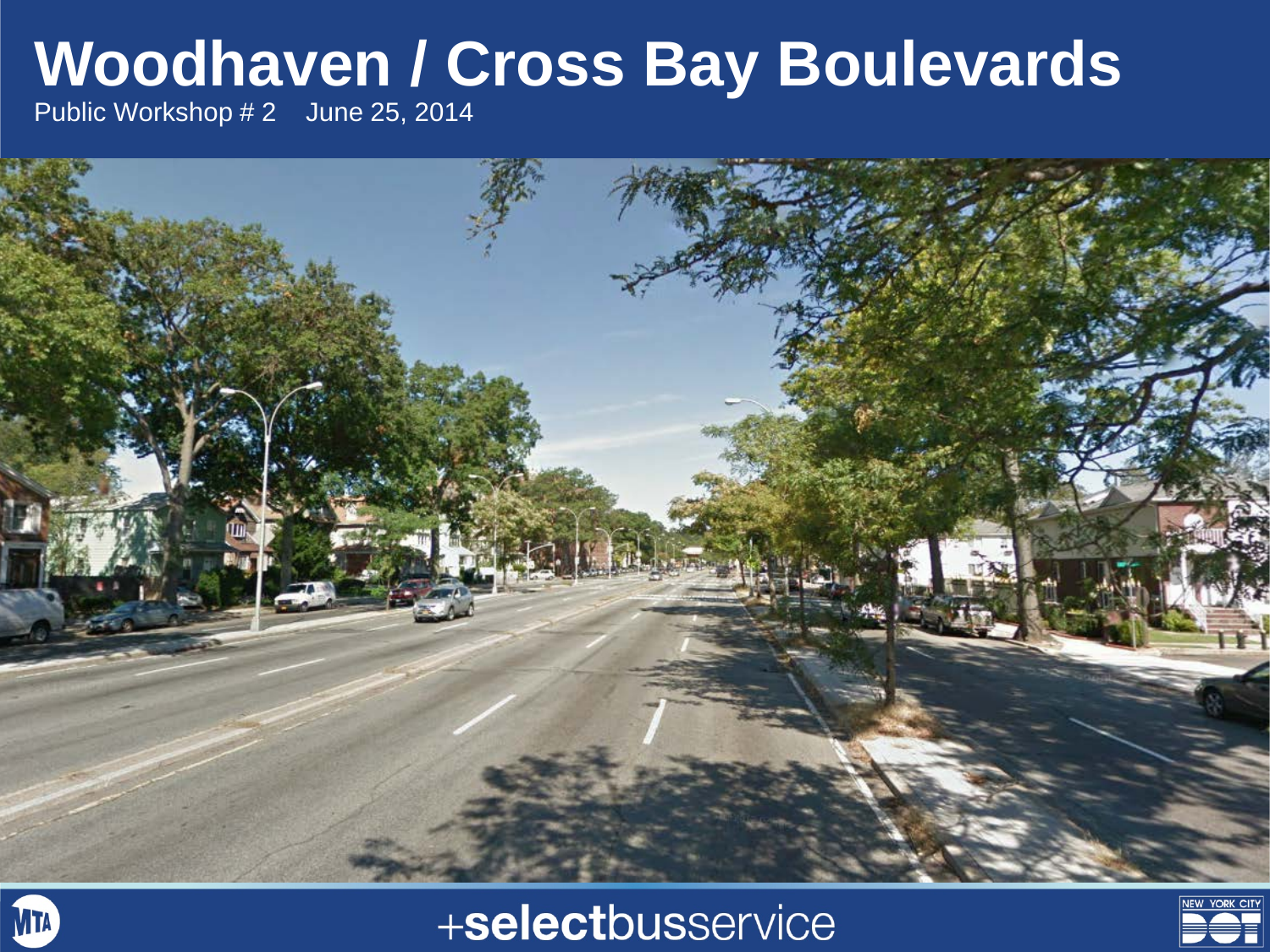

Presentation

Breakout Session Part 1: SBS Design Puzzle

Breakout Session Part 2: SBS Stop Selection

Full Group Discussion and Recap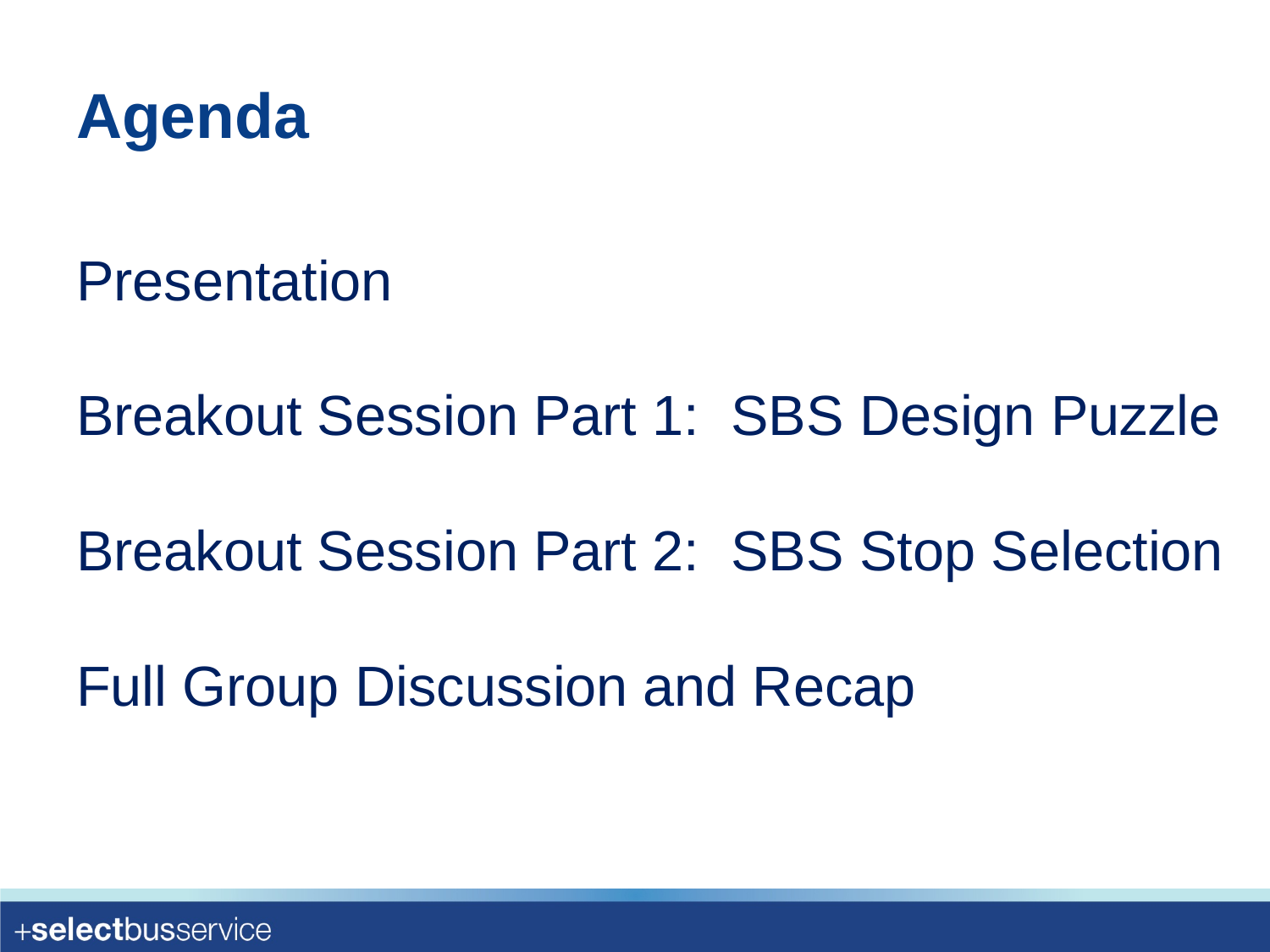## **First Public Workshop – April 23**

Introduction to Bus Rapid Transit and Select Bus Service

Major comments:

- Buses very slow and unreliable in rush hours
- Pedestrian crossings difficult and dangerous
- Service in Rockaways should be extended
- Rockaway Branch is important to consider



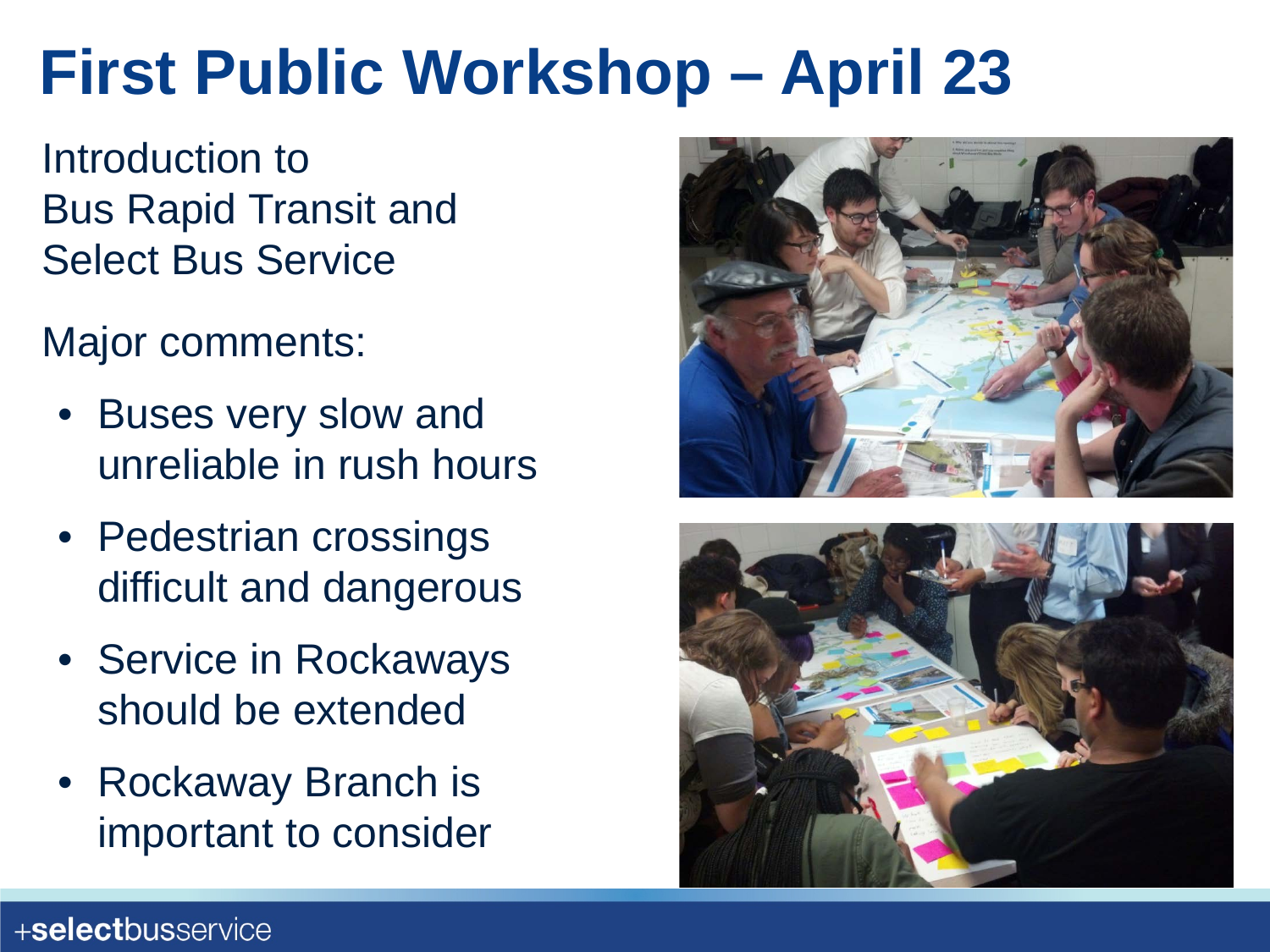# **2014 Implementation**

*Bus lanes improve bus speeds by about 10%. Plans include:*

**Offset Bus Lanes** between Eliot and Metropolitan Avenues

**Curbside Bus Lanes** approaching Rockaway Boulevard

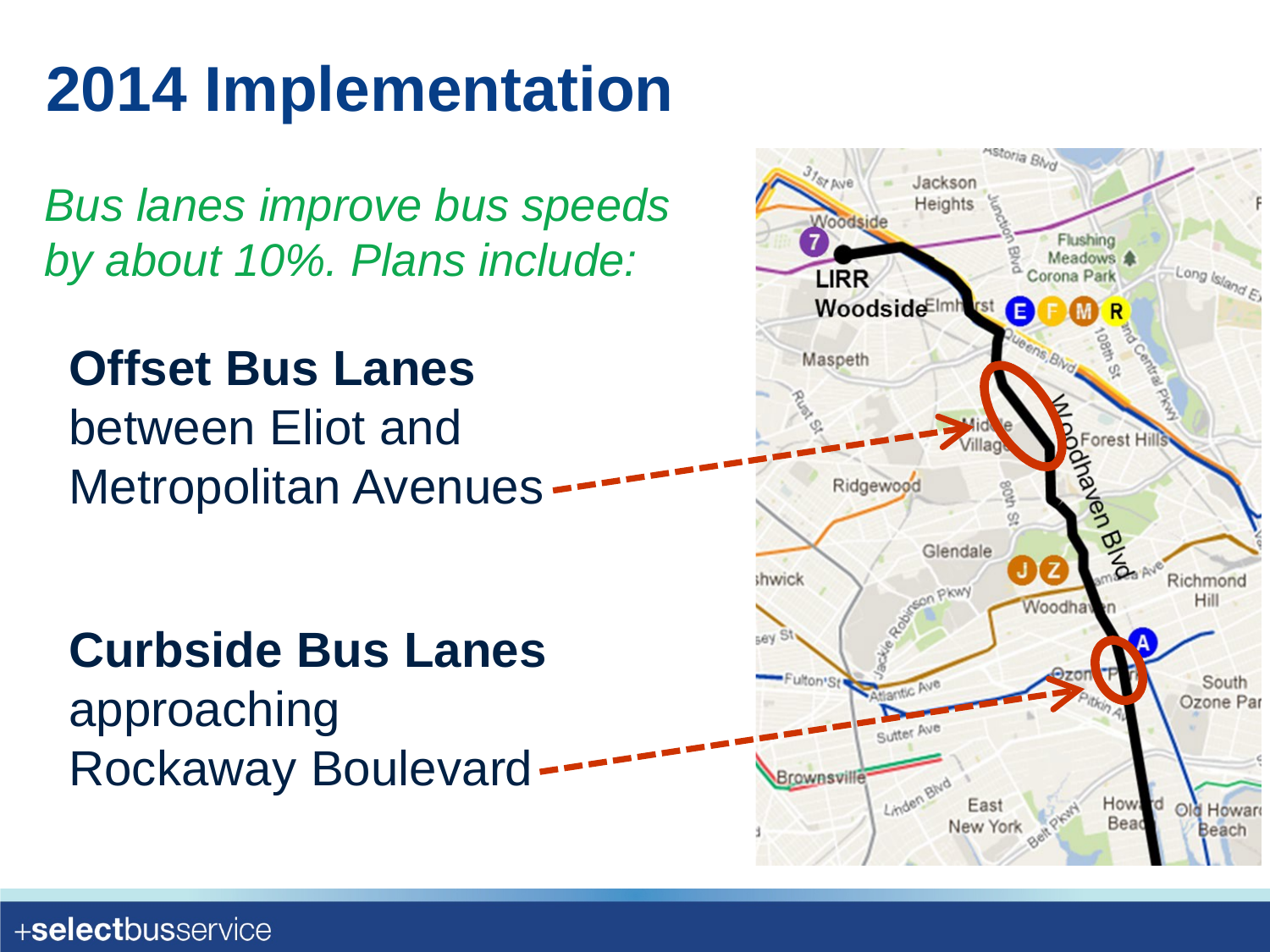# **2014 Implementation**

#### **EXISTING**

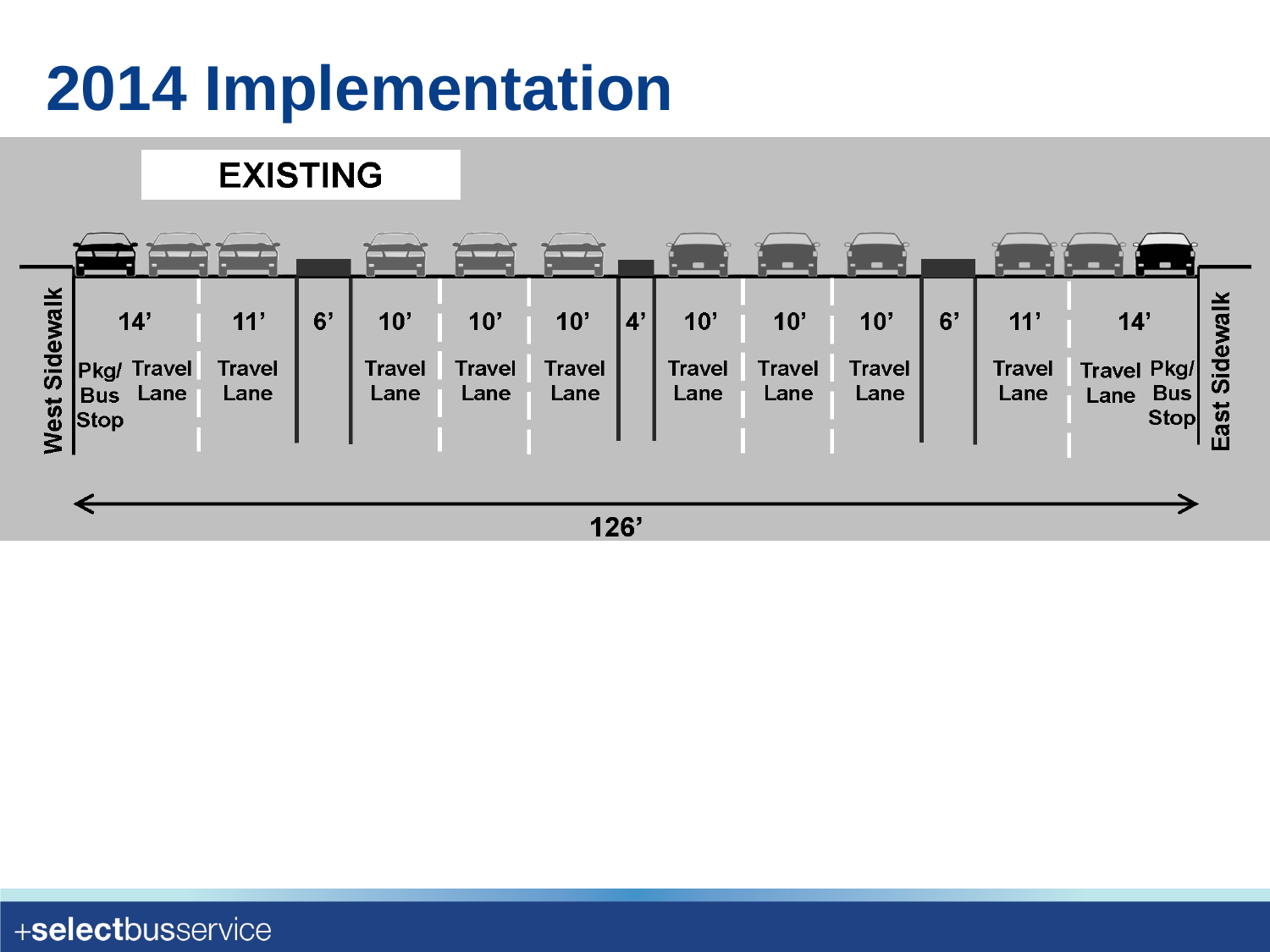# **2014 Implementation**

#### **EXISTING**



 $126'$ 

| 11'<br>$\overline{5}$<br>9'<br>$\overline{5}$<br>ya<br>6'<br>10'<br>10'<br>10'<br>$10$ '<br>6'<br>$10^{\circ}$<br>10'<br>$9^{\circ}$<br>11'<br><b>Travel</b><br><b>Travel</b><br><b>Travel</b><br><b>Travel</b><br><b>Travel</b><br><b>Travel</b><br><b>Travel</b><br>Pkg/<br><b>Travel</b><br>Pkg/ |      |            | <b>PROPOSED</b> |  |  | <b>IMPLEMENTATION SCHEDULED FOR 2014</b> |      |      |  |      |      |      |  |  |      |            |                              |
|-----------------------------------------------------------------------------------------------------------------------------------------------------------------------------------------------------------------------------------------------------------------------------------------------------|------|------------|-----------------|--|--|------------------------------------------|------|------|--|------|------|------|--|--|------|------------|------------------------------|
| Vest<br><b>Stop</b><br><b>Stop</b>                                                                                                                                                                                                                                                                  | Side | <b>Bus</b> | Lane            |  |  | Lane                                     | Lane | Lane |  | Lane | Lane | Lane |  |  | Lane | <b>Bus</b> | wa<br>ω<br><b>Sid</b><br>ast |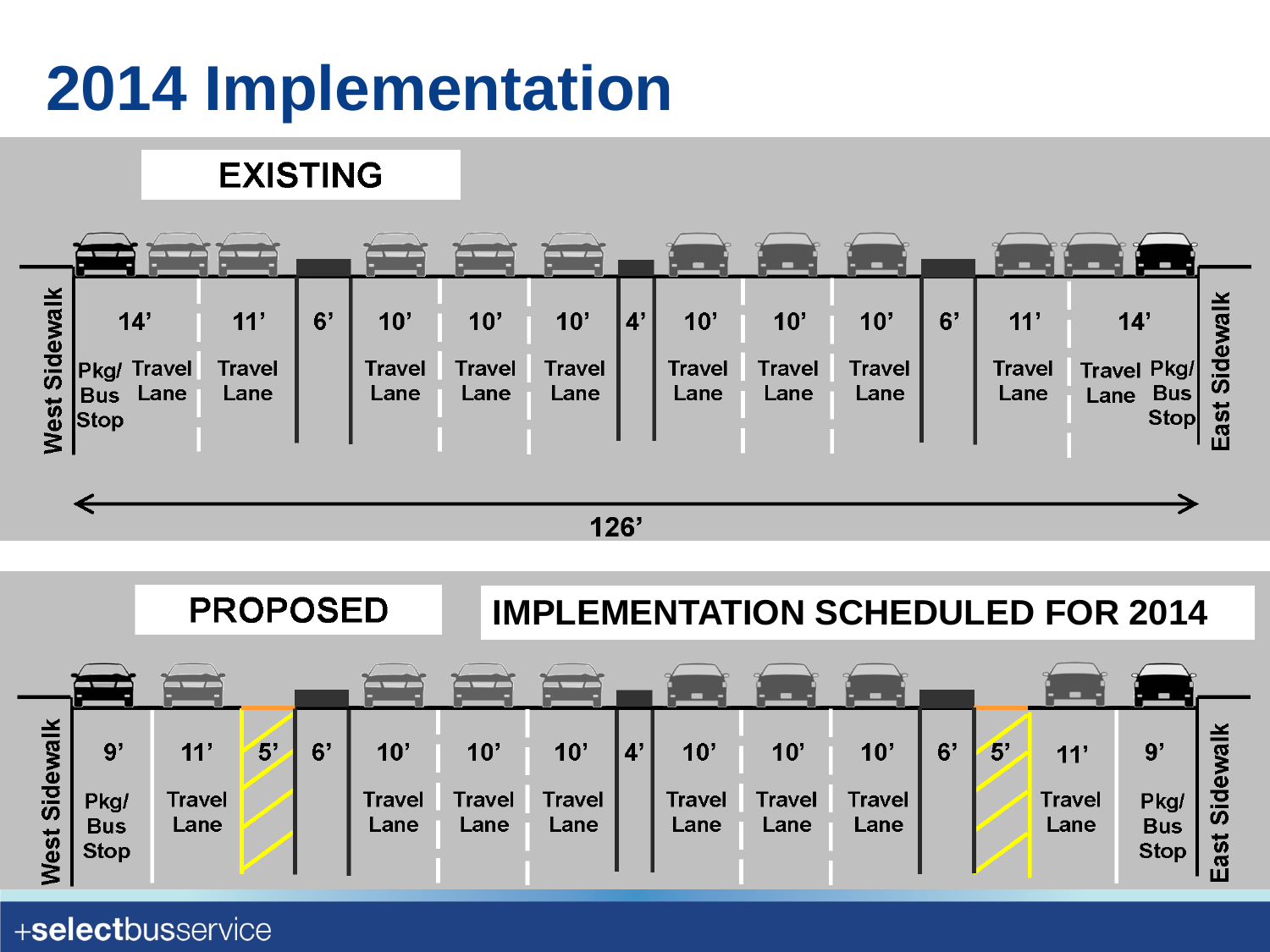### **Long Term: Select Bus Service**

Many corridor issues need to be addressed in a capital project

SBS project will look at all potential changes, focusing on:

- Faster bus service
- Safer streets for pedestrians and drivers
- Maintaining appropriate traffic flow for local and through drivers

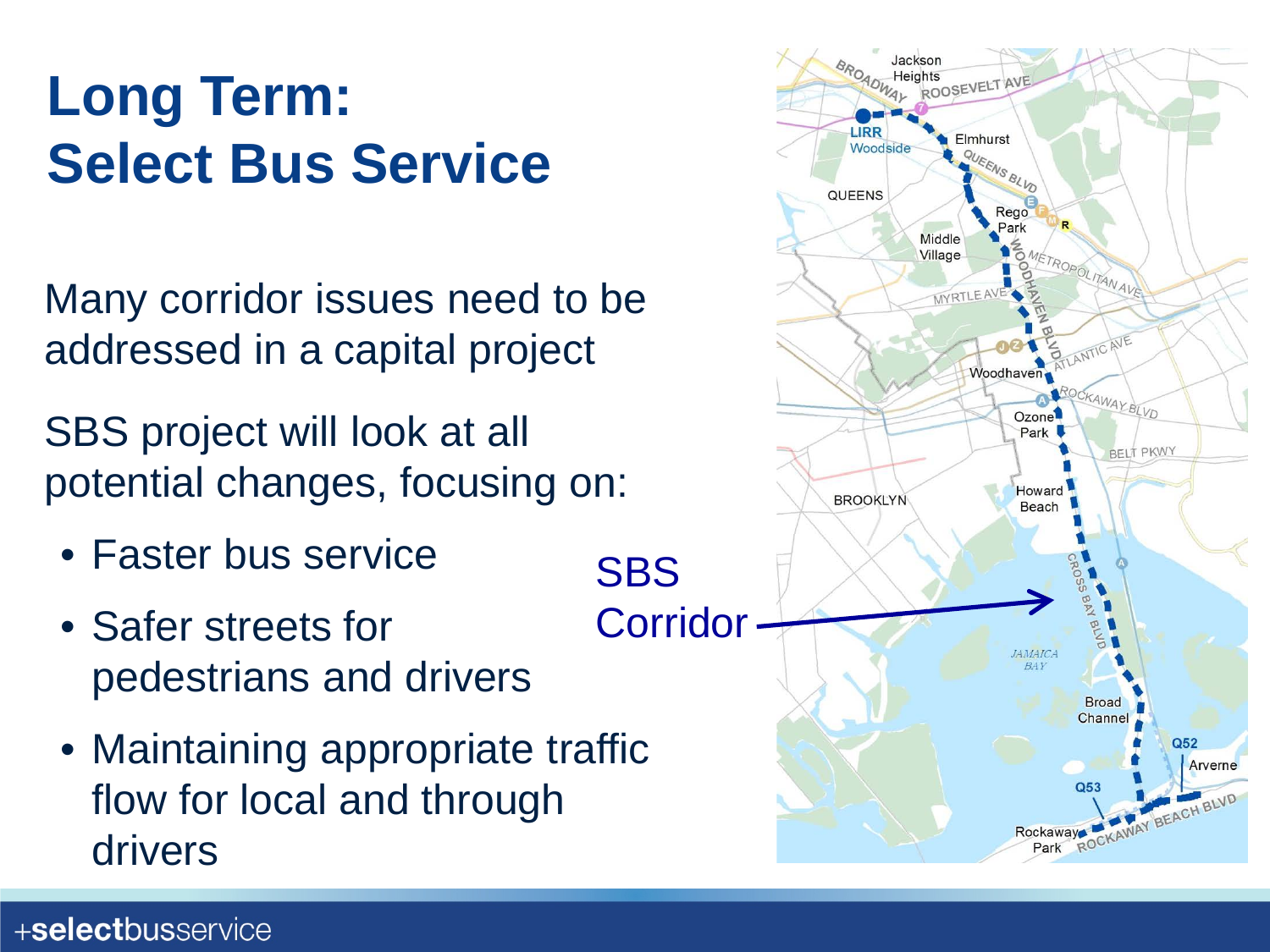## **SBS and Traffic Flow**

*Most of Woodhaven & Cross Bay have 4-5 lanes/direction. The highest volume is at Union Tpke, where just 3 lanes go over the bridge.*

#### **Proposed**

Continue to provide sufficient lanes for general traffic

- Reconfigure roadway to better use "extra" space without creating merges (bus lanes, medians, narrowed crossing distances)
- Redesign complex intersections such as Park Lane South
- Use service roads in appropriate ways
- Study local, limited, and express bus services

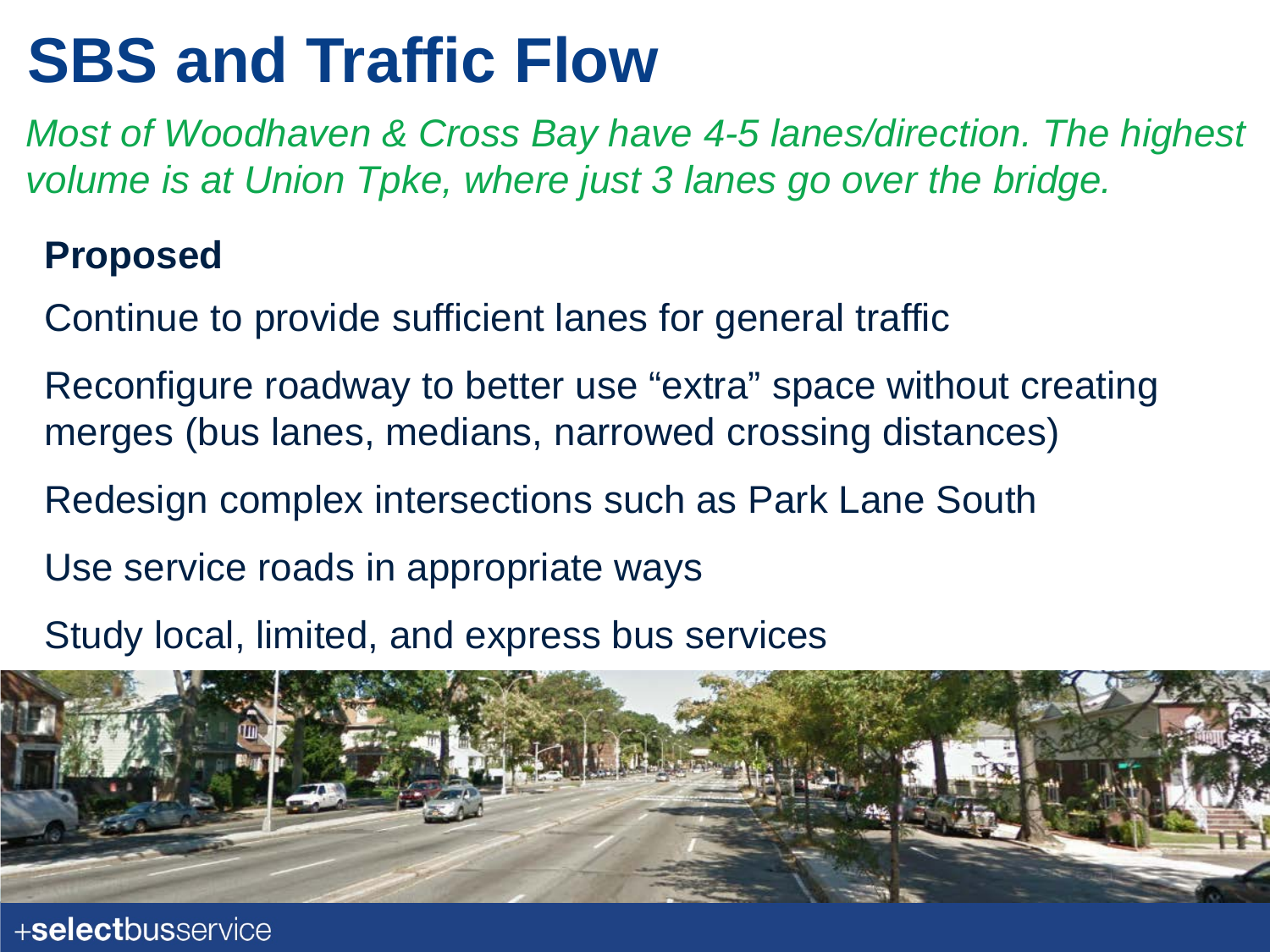## **Next Steps**

**Today**: Design and SBS station ideas

**Summer 2014**: MTA Bus and DOT develop designs based on today's input

**Fall 2014**: Meetings to present draft plans and get community input

**Late 2014**: Selection of Preferred Design

**2015**: Develop details for Preferred Design, plan capital project